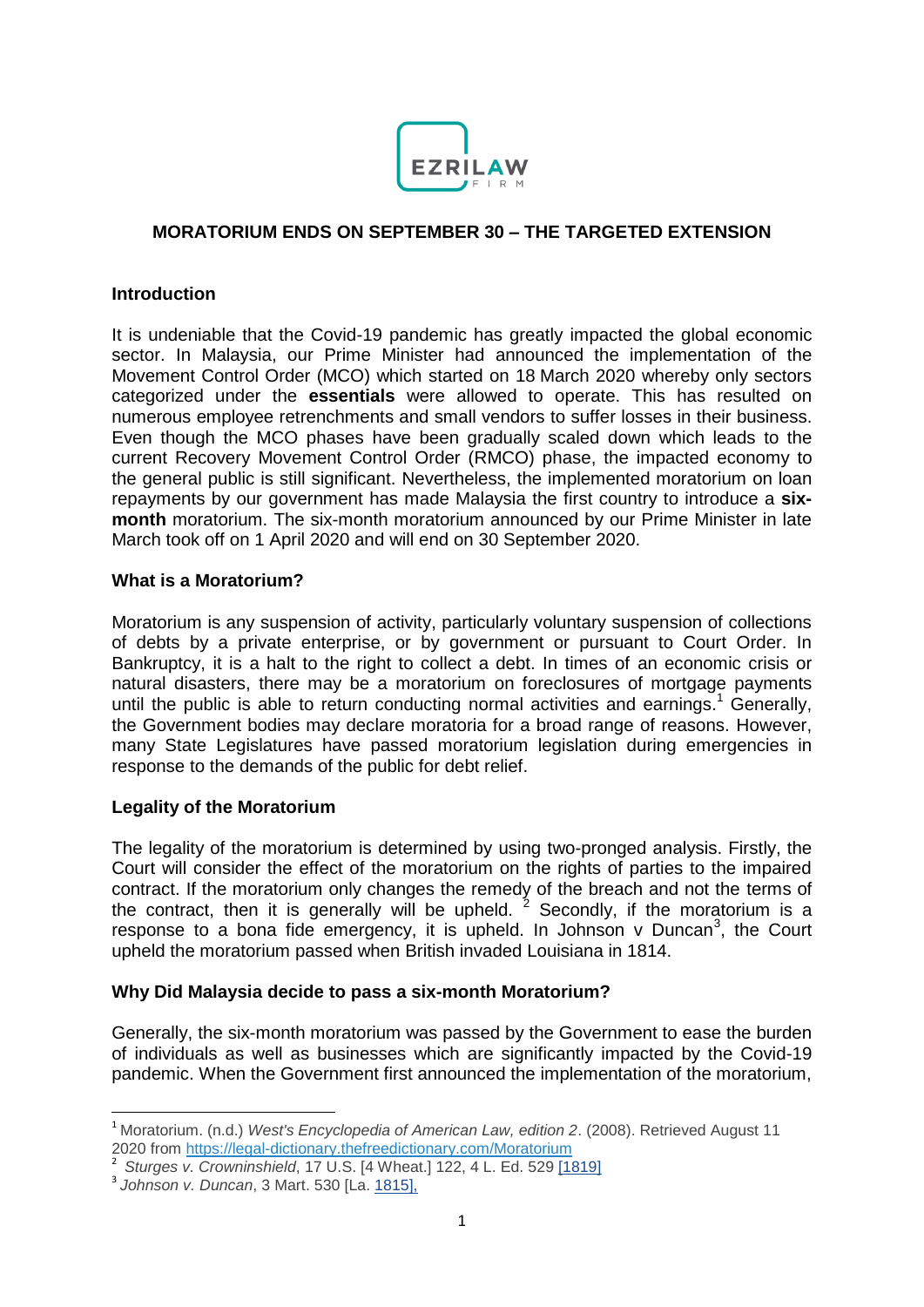it was to be made effective automatically without the need for the Banks' customers to submit any application to their respective Banks. The moratorium on the loan repayments extended by the Financial Institution which came into effect on 1 April 2020, is estimated to be worth RM62.8 billion as of 24 July 2020.

Finance Minister, Tengku Datuk Seri Zafrul Abdul Aziz mentioned that from this amount, RM21.9 billion had benefited the business sector while RM40.8 billion aided the public. Nonetheless, the six-month moratorium will come to an end this coming 30 September 2020 despite the fact our country is still combating this pandemic and adapting to the new norm. Due to this, on July 29, our Prime Minister had announced a targeted extension for the moratorium extension of three months until 31 December 2020.

# **The Targeted Extension**

The three-month moratorium extension and assistance up to December 31 were announced by the Prime Minister to targeted groups in view of these tough economic times. The targeted groups for the moratorium extension refer to the following: -

- i) Individuals who have lost their jobs in the year of 2020 and remain jobless. After the three months, the moratorium could be extended further at the Bank's discretion depending on the Borrower's situation;
- ii) Those who are employed and have had their salaries reduced due to Covid-19 pandemic will be granted lower loan instalments in tandem, depending on the types of borrowings. For example, for home or personal loans, the monthly instalments will be reduced at the same rate as the salary reductions. This assistance is for a period of at least six months and an extension can be given subject to the current salary situations of the individuals concerned; and
- iii) Apart from the two groups, other affected borrowers including traders, hawkers, self-employed individuals and businesses could also make similar arrangements with their banks.

The Banks have expressed their commitments to helping all borrowers, both individuals and small and medium-sized enterprises, who are affected by Covid-19 outbreak and may allow Borrowers to make interest payments only for a period of time on a case by case basis.

# **Among the Banks' Approaches**

1. Maybank

Maybank has made available three easy options for their Customers to apply for the Repayment Assistance Packages which are: -

- i) Apply online via Maybank2u for Individual Customers excluding Hire-Purchase;
- ii) Apply via email to [weassisst@maybank.com](mailto:weassisst@maybank.com) for Individual Customers or [SMErelief@maybank.com](mailto:SMErelief@maybank.com) for SME Customers; and
- iii) Call or visit any of its branches, SME Centres or Auto Finance Centres nationwide.

The Repayment Assistance Packages may include extension of moratorium for those who lost employment in 2020, rescheduling of their loan/financing facility to extend or restructuring of their loan/financing to a structure which is more in line with their capabilities.